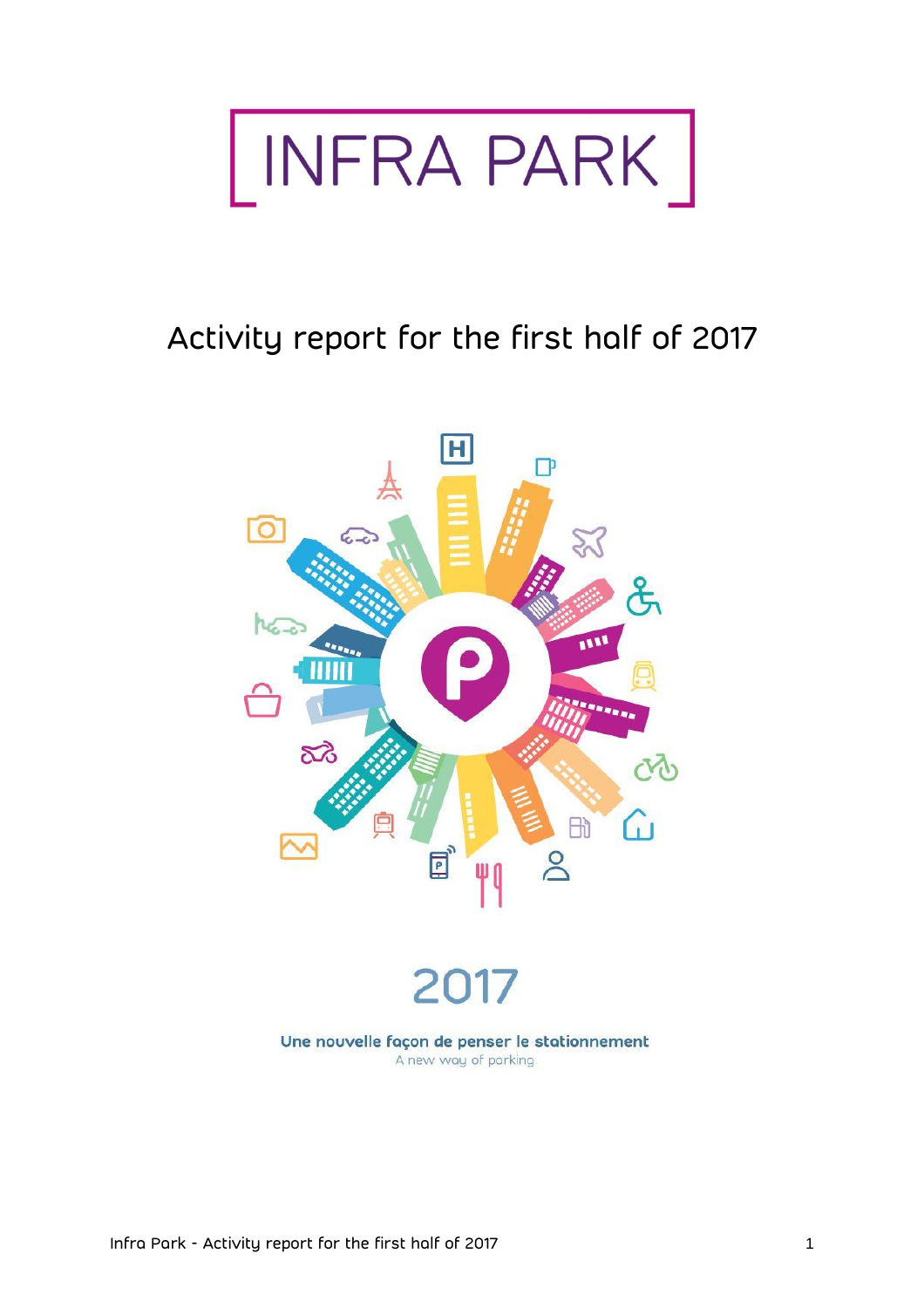Table of contents

| 1. |     |  |  |  |  |  |
|----|-----|--|--|--|--|--|
|    | 1.1 |  |  |  |  |  |
|    | 1.2 |  |  |  |  |  |
|    | 1.3 |  |  |  |  |  |
| 2. |     |  |  |  |  |  |
| 3. |     |  |  |  |  |  |
|    | 3.1 |  |  |  |  |  |
|    | 3.3 |  |  |  |  |  |
|    | 3.4 |  |  |  |  |  |
| 4. |     |  |  |  |  |  |
| 5. |     |  |  |  |  |  |
|    | 5.1 |  |  |  |  |  |
|    | 5.2 |  |  |  |  |  |
| 6. |     |  |  |  |  |  |
| 7. |     |  |  |  |  |  |
| 8. |     |  |  |  |  |  |
| 9. |     |  |  |  |  |  |
|    |     |  |  |  |  |  |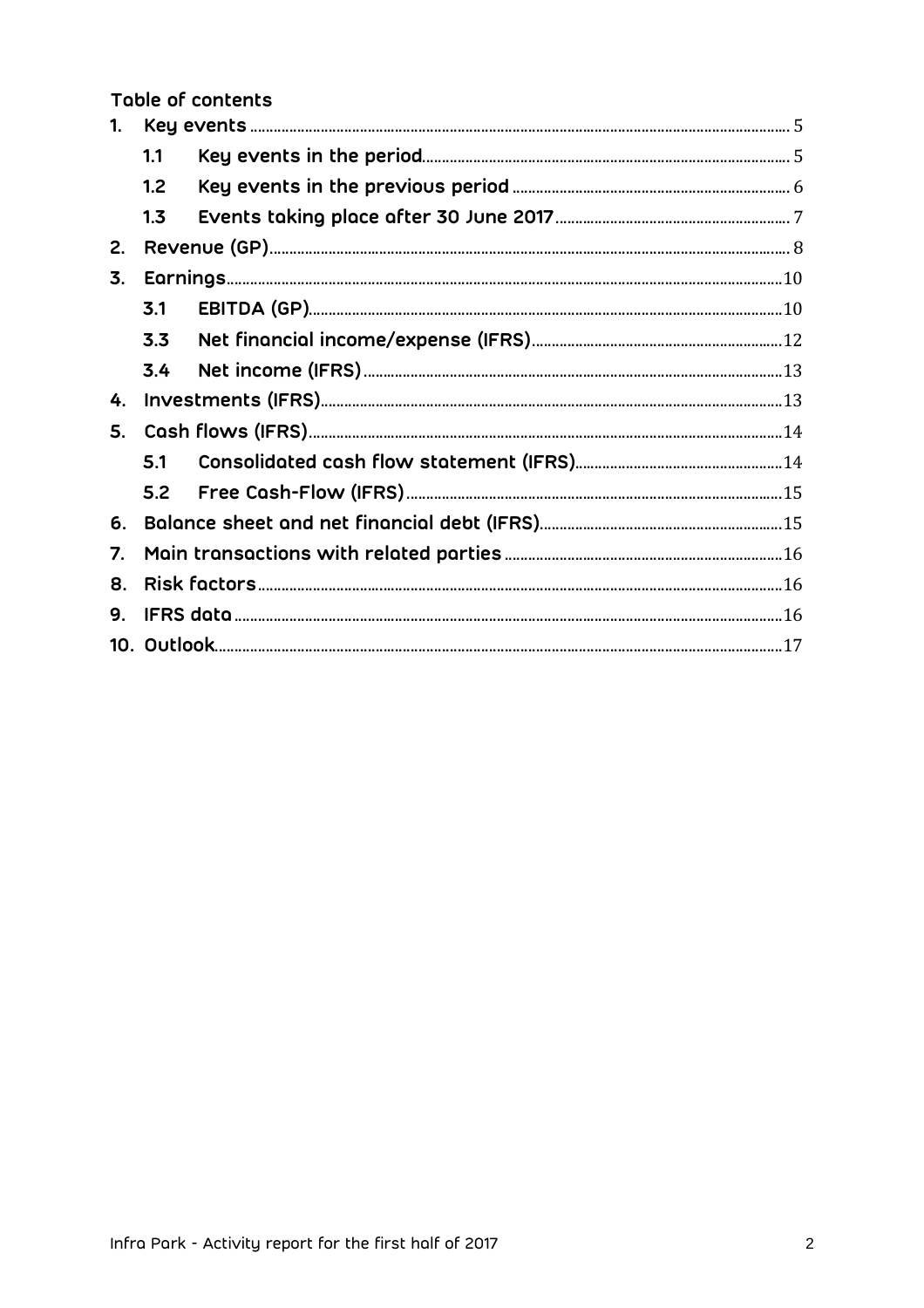### **Details on figures in the report**

To make its performance easier to understand and to improve its presentation, the Group presents operational figures (revenue, EBITDA, operating income) on a "global proportionate" (GP) basis, including the Group's share of joint ventures (mainly in the USA, Brazil until 12 April 2016 and Colombia and Panama from 1 April 2016) as if they were consolidated proportionately and not under the equity method applied in accordance with IFRS when preparing the consolidated financial statements.

In a similar vein, the Group defined the performance indicator "Free Cash-Flow" to measure cash flows from recurring operating activities. It equals EBITDA less disbursements related to fixed fees as part of concession contracts, the change in the working capital requirement, maintenance expenditure and other operating item having a cash impact but not included in EBITDA.

A reconciliation with the figures in the consolidated cash flow statement is presented in note 7 "Notes to the cash flow statement" of the H1 2017 consolidated accounts.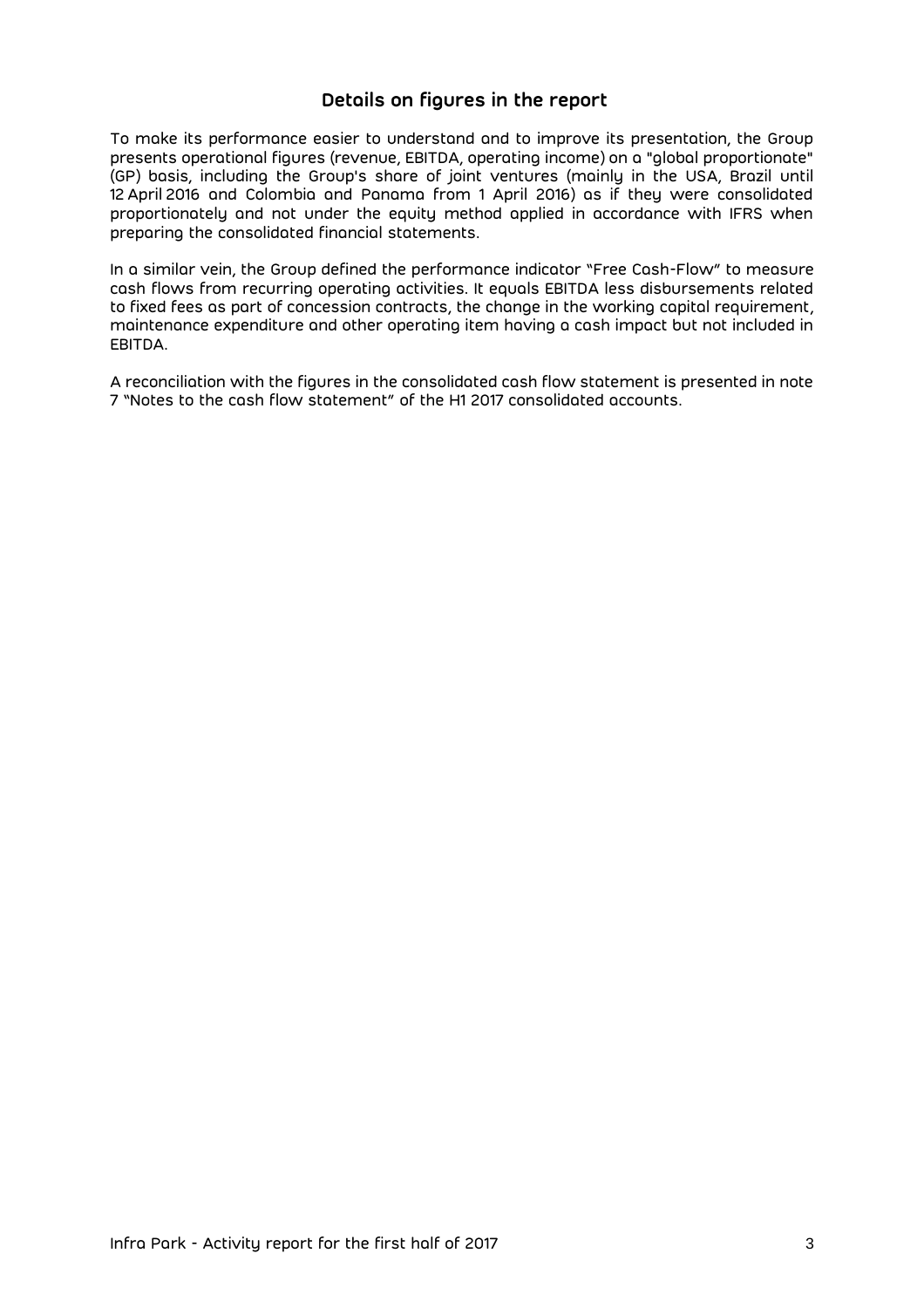#### **Key figures**

Key global proportionate figures in Infra Park's consolidated income statement are as follows:

| $\epsilon$ millions                                              | H1 2016         | H1 2017         | Change at                 | Change at<br>current forex (%) constant forex (%) |
|------------------------------------------------------------------|-----------------|-----------------|---------------------------|---------------------------------------------------|
| Revenue                                                          | 416.9           | 453.4           | $+8.8%$                   | $+7.9%$                                           |
| <b>EBITDA</b><br>% Margin                                        | 143.3<br>34.4%  | 155.7<br>34.3%  | $+8.7%$<br><i>-0.0pts</i> | $+8.7%$                                           |
| Operating income<br>% Margin                                     | 58.8<br>14.1%   | 63.8<br>14.1%   | $+8.6%$<br>-0.0pts        | $+9.4%$                                           |
| Cost of net financial debt<br>Other financial income and expense | (19.9)<br>(1.3) | (19.2)<br>(4.0) | $-3.5%$<br>$+197.4%$      |                                                   |
| Net income before tax                                            | 37.5            | 40.6            | $+8.2%$                   | $+10.0%$                                          |
| Corporate income tax                                             | (17.0)          | (17.1)          | $+0.5%$                   |                                                   |
| Net income                                                       | 20.5            | 23.5            | $+14.6%$                  | $+18.1%$                                          |
| Net income attribuable to non-controlling interests              | (0.4)           | (0.3)           | $-13.9%$                  |                                                   |
| Net income attributable to owners of the parent                  | 20.1            | 23.2            | $+15.2%$                  | $+18.8%$                                          |

At 30 June 2017, the Group managed 2,231,000 parking spaces across 5,415 facilities (based on a 100% share of operations, including in countries where the Group operates through a joint venture). Out of those spaces, 56.8% were in North America and the United Kingdom, 19.4% in France, 14.8% in Continental Europe and 9.0% in Other International Markets (Brazil, Colombia, Panama, Qatar and Russia).

The Group's global proportionate consolidated revenue totalled €453.4 million in the first half of 2017, up 8.8% year-on-year because of expansion in Other International Markets (mainly Brazil, Colombia and Panama) where revenue rose 197.3% (117.8% at constant scope), firm growth in North America and the United Kingdom (revenue up 5.5%), and ongoing good momentum in Continental Europe, where revenue rose 3.4%. In France, revenue fell 4.6%, despite good business levels outside Paris. The contribution of the Digital unit (€1.0 million) remained at its 2016 level.

Global proportionate consolidated EBITDA rose 8.7% from €143.3 million in the first half of 2016 to €155.7 million in the first half of 2017, equal to 34.3% of revenue. EBITDA margin was 54.9% in France, 45.6% in Continental Europe, 10.1% in North America and the United Kingdom and 12.1% in Other International Markets. These figures reflect the different business models used in the latter two geographical zones, which mainly involve contracts characterized by no traffic-level risk, little investments but in return lower margins.

Consolidated net income attributable to owners of the parent amounted to €23.2 million in the first half of 2017, up from €20.1 million in the year-earlier period.

IFRS net financial debt was €1,707.8 million at 30 June 2017 as opposed to €1,651.7 million at 31 December 2016. The increase was due in particular to a  $\epsilon$ 80.0 million dividend payment and investments, net of disposals, amounting to €72.6 million in the first half of 2017, before taking into account the €11.3 million impact relating to the accounting treatment of fixed fees (IFRIC 12). Those outflows were partly financed by €80 million of drawings on the revolving credit facility. Financial debt also includes a €345.7 million impact at 30 June 2017 (versus €358.0 million at 31 December 2016) from the accounting treatment of fixed fees adopted by the Group in accordance with IFRIC 12. After including the net debt of joint ventures, global proportionate financial debt amounted to €1,722.2 million.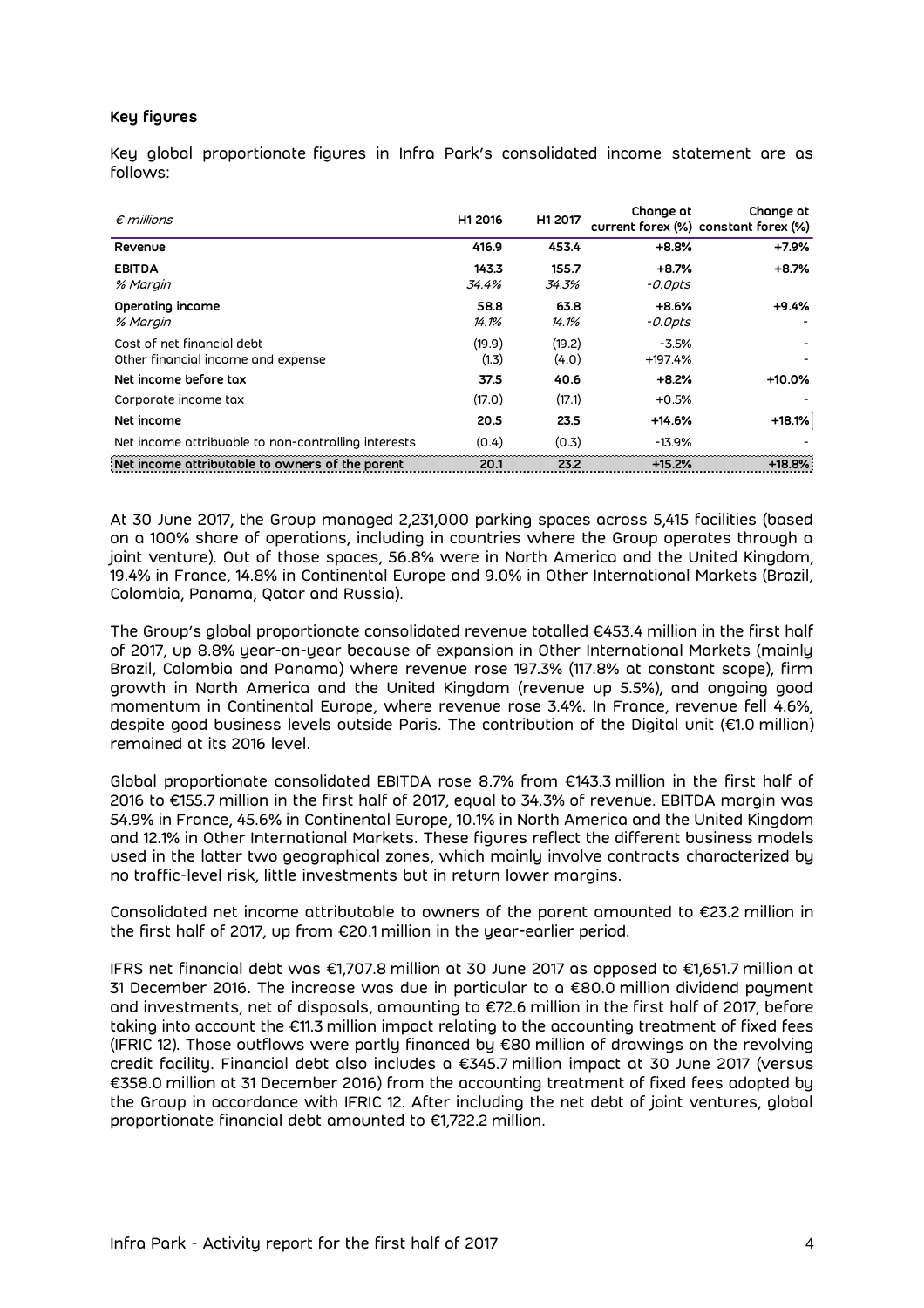# <span id="page-4-0"></span>**1. Key events**

### <span id="page-4-1"></span>**1.1 Key events in the period**

### Strategic review / new investors

Given the rapid growth in its business since the Indigo Infra acquisition in June 2014, Infra Park's indirect shareholders Ardian and Crédit Agricole Assurances announced in January 2017 that they had started a strategic review of the various options to support the Group's next phase of development.

Based on the conclusions of that strategic review, Infra Park's indirect shareholders decided to start the process of selling or attracting new investors in the company, which could result in the arrival of one or more new shareholders.

• Change in the stake in LAZ Parking

As part of that process, Infra Park formed an agreement with its co-shareholders of LAZ Parking, under which the Group could increase its equity stake in LAZ Parking from 50% at 30 June 2017 to 90%. This agreement, which will come into force if there is a change in control of Infra Park before March 31, 2018, will enable the founders and management of LAZ Parking to remain shareholders and to continue driving LAZ Parking's strong, profitable growth.

• Acquisition of Alpha Park

Infra Park acquired the portfolio of contracts operated by Alpha Park in Denver via its indirect subsidiary LAZ Parking on 4 January 2017. The acquisition of Alpha Park added 49 new car parks to LAZ Parking's portfolio, making it one of Denver's largest parking operators with 80 locations and more than 125 employees in the city.

• Smovengo

In early May 2017, the Smovengo consortium, consisting of Indigo Infra (subsidiary of Infra Park), Mobivia, Moventia and Smoove, signed a new contract with the Autolib' et Velib' Metropole association to provide self-service bicycles in the city of Paris, for a 15-year period starting 1 January 2018. Indigo Infra is the consortium's largest shareholder with a stake of 35%, and played a key role in winning this contract, which is worth an estimated €600 million for the 2018-2032 period.

• Confirmation of the Group's credit rating

On 17 May 2017, S&P confirmed the BBB rating of the Infra Park group and upgraded its outlook from stable to positive. The decision emphasises the success of the Group's development strategy, along with the strength of its infrastructure model.

• Number of parking spaces

In the first half of 2017, the net increase in the number of parking spaces was around 73,000, and more than 158,000 spaces were renewed.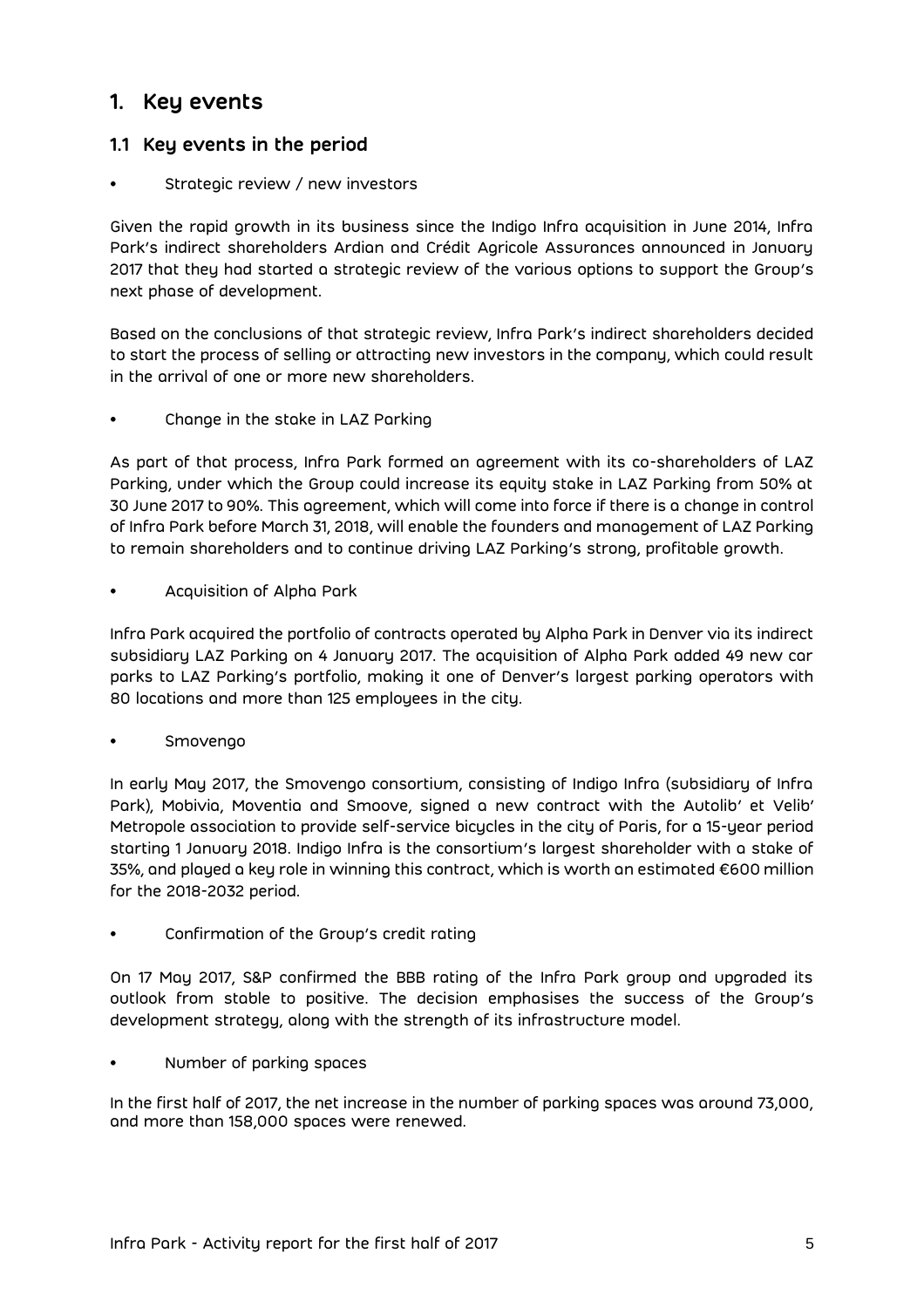### <span id="page-5-0"></span>**1.2 Key events in the previous period**

• Change in Infra Park's indirect ownership structure

Ardian, an independent private-sector investment company, and Crédit Agricole Assurances, are shareholders in Infra Foch Topco, which owns 100% of Infra Park. On 13 June 2016, they announced that they had reached an agreement with VINCI Concessions to acquire all of VINCI Concessions' remaining shares (i.e. a 24.6% stake) in Infra Foch Topco.

The transaction was subject to prior examination by the competition authorities and was completed in the third quarter of 2016. At 31 December 2016, Ardian and Crédit Agricole Assurances each owned 49.2% of Infra Foch Topco, with the remainder owned by management.

• Acquisition of City Parking in Colombia / Panama

On 4 March 2016, Infra Park acquired a 50% stake in Colombian company City Parking SAS via the purchase of Urbania Management Inc. in Panama, and on 15 April 2016 it purchased a 50% stake in Panamanian company City Parking Panama SA via its newly created subsidiary Indigo Infra Panama SA. City Parking is the leading parking operator in Colombia and Panama. It is a Colombian company that was founded 19 years ago in Bogota, and it has also operated in Panama City for 10 years.

The two companies and their subsidiaries are accounted for under the equity method in the financial statements for the period ended 31 December 2016.

• Acquisition of control over AGE in Brazil

On 13 April 2016, Infra Park, via its Indigo Estacionamento Ltda subsidiary, acquired one share in Brazilian company Administradora Geral de Estacionamentos S.A. ("AGE"), over which it had indirectly held joint control until that date.

In accordance with the shareholder agreement between Indigo Estacionamento Ltda and its partner, which both owned 50% of AGE until that date, the purchase of one share gave Indigo Estacionamento Ltda sole control over AGE and it is now obliged to acquire all of the remaining shares owned by its partner, which now has a non-controlling interest, in successive tranches of 10% per year from 2016, based on a predetermined valuation formula. Accordingly, Indigo Estacionamento Ltda acquired a 10% stake in AGE on 31 May 2016, taking its interest to 60% at 31 December 2016.

As a result, AGE has been fully consolidated in the Group's financial statements since the second quarter of 2016. It was previously accounted for under the equity method.

• Launch of OPnGO

The OPnGO app was officially launched in June 2016 by OPnGO SAS, a wholly owned indirect subsidiary of Infra Park, with around 100 car parks connected in the Paris region.

OPnGO is an easy way for Parisians to find the best parking space at the best price in two clicks, with functionality including geolocation of available spaces, automatic car-park access, mobile payment and discounts. OPnGO is the first app that covers all city parking options, i.e. both public and private, and both on-street and off-street.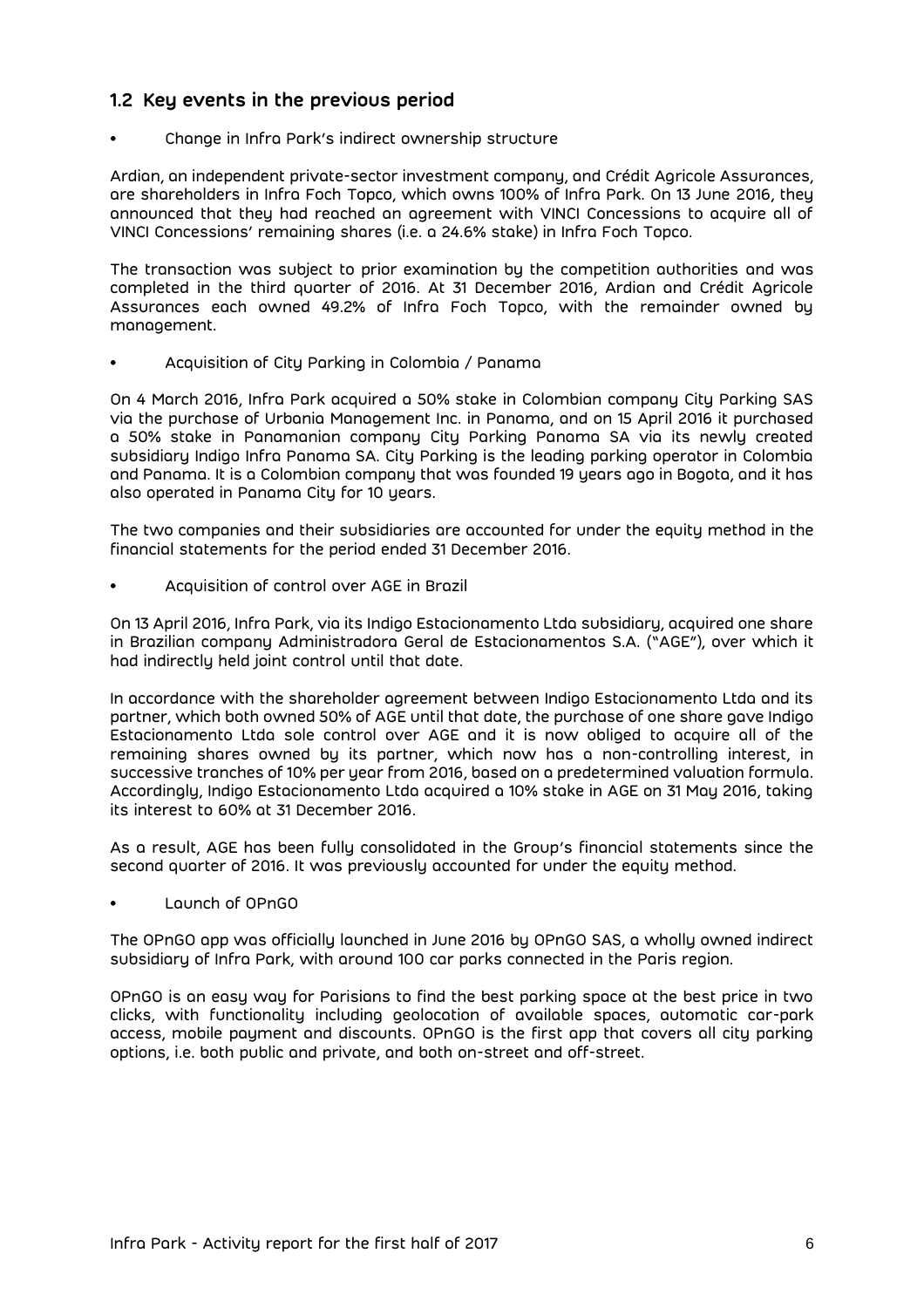Refinancing of the  $\epsilon$ 300 million revolving credit facility

On 7 October 2016, Infra Park signed a new multi-currency revolving credit facility (RCF) in an amount of €300 million, the maturity of which was extended to October 2021 with a further two-year extension possible subject to the agreement of banks in the syndicate. This new credit facility, granted by a syndicate of seven banks, replaced the previous €300 million RCF, which was due to expire in October 2019.

The refinancing gives the Group greater financial flexibility and improved credit terms, and strengthens its ability to finance strategic investments and targeted acquisitions, while also increasing the number of banks in its syndicate. At 31 December 2016, drawings on this facility amounted to €50.0 million. At 30 June 2017, drawings on the facility amounted to €130 million.

### <span id="page-6-0"></span>**1.3 Events taking place after 30 June 2017**

Two successful new bond issues

Infra Park carried out two new bond issues in July 2017 in the form of private placements: on 6 July 2017,  $\epsilon$ 100 million of 12-year bonds with a coupon of 2.000%, and on 27 July, €125 million of 20-year bonds with a coupon of 2.951%.

Those two bond issues confirm Infra Park's status as a regular issuer in the bond markets, as well as extending the average maturity of its debt and enabling it to continue its development. They also enabled Infra Park to repay drawings on its revolving credit facility, which amounted to €130 million at 30 June 2017.

The two bond issues are rated BBB by Standard & Poor's.

Purchase of an additional 10% stake in AGE

On 28 August 2017, in accordance with its previous undertakings (see section 1.2 above) and via its Indigo Estacionamento Ltda subsidiary, Infra Park acquired an additional 10% stake in its Brazilian subsidiary AGE, taking its interest to 70%.

• Significant gains in on-street tenders in France

As part of the outsourcing in 2018 to private players the current public-operated on-street enforcement activity, a dedicated organization (Streeteo) has been set up. Anticipating this evolution and the expertise acquired in this field in countries such as Spain and Belgium enabled the Group to win a significant proportion of these tenders, including two out of three lots in Paris.

Launch of a new business line dedicated to services of shared individual mobility

As of July 2017, a dedicated organization was set up to provide among other things bicycle sharing services in the cities where the Group operates.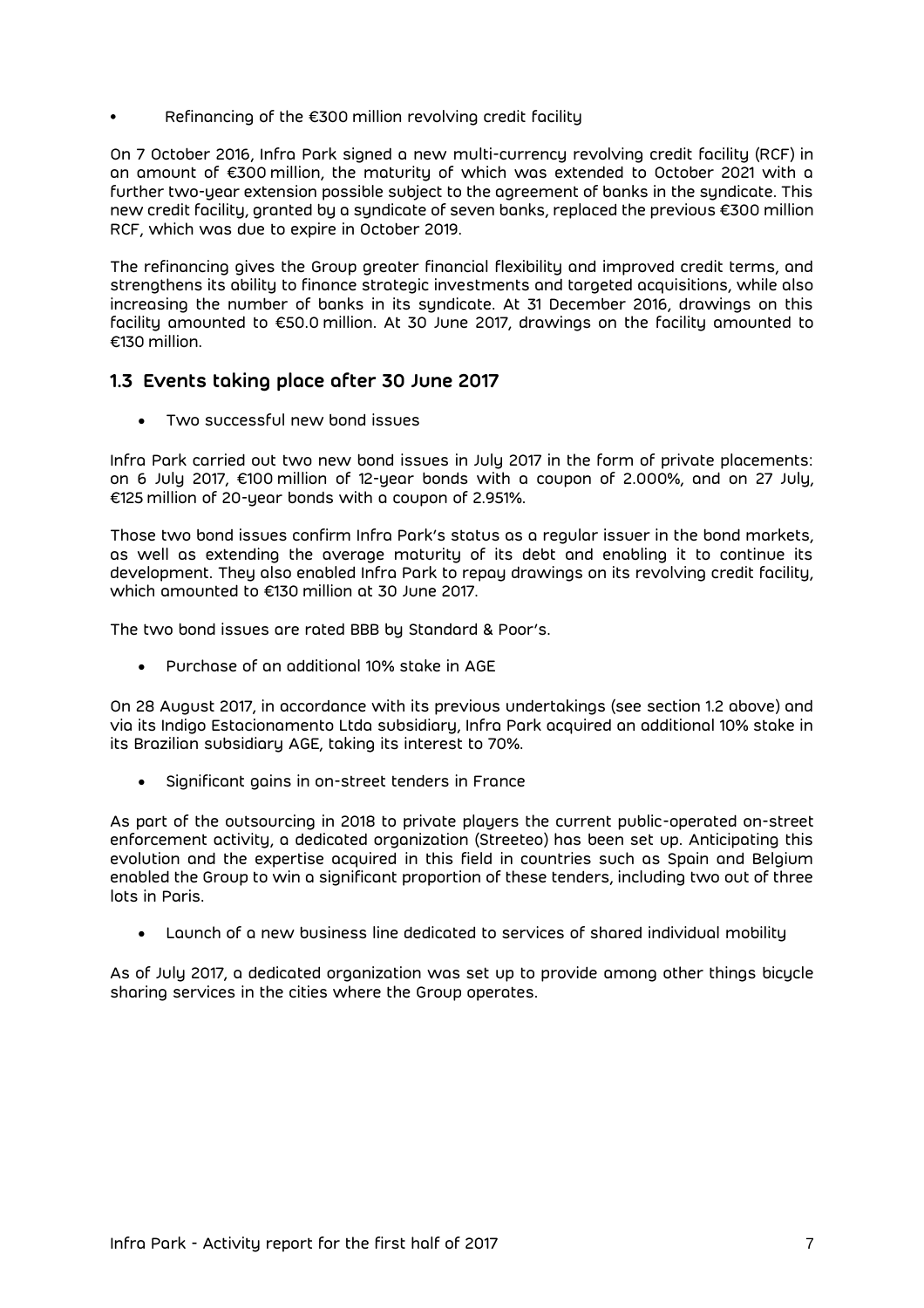# <span id="page-7-0"></span>**2. Revenue (GP)**

In the first half of 2017, the Group's consolidated global proportionate revenue amounted to €453.4 million, an increase of 8.8% (€36.5 million) compared with the first half of 2016. At constant exchange rates, the increase was 7.9% (€33.2 million), taking into account an exchange difference of €3.3 million. At constant scope and exchange rates – i.e. after adjusting the Group's performance in Brazil, Colombia and Panama given the changes in scope in those countries (see section 1.2 above) – revenue was up 6.3% (€26.2 million).



**Variation of revenue by business unit**

Revenue growth was driven by all geographical zones outside France.

**In France**, revenue fell 4.6% or €10.1 million. Based on car parks operated in both the first halves of 2016 and 2017, revenue was down 1.4% or €2.8 million. That included €2.3 million of hourly parking revenue, with hourly parking visits falling 2.6%, mainly in Paris, whereas performance was reasonable in outside Paris and in French regions.

Contracts won and lost between the first halves of 2016 and 2017 had a €6.8 million net negative impact on revenue. The group ceased operating car parks in the cities of Toulon, Amiens, Clermont-Ferrand, Dunkerque, Nice and Nantes, whereas new contracts in Metz, Nogent sur Marne, Bordeaux, Vernon and Toulouse were still in a build-up phase in the first half of 2017.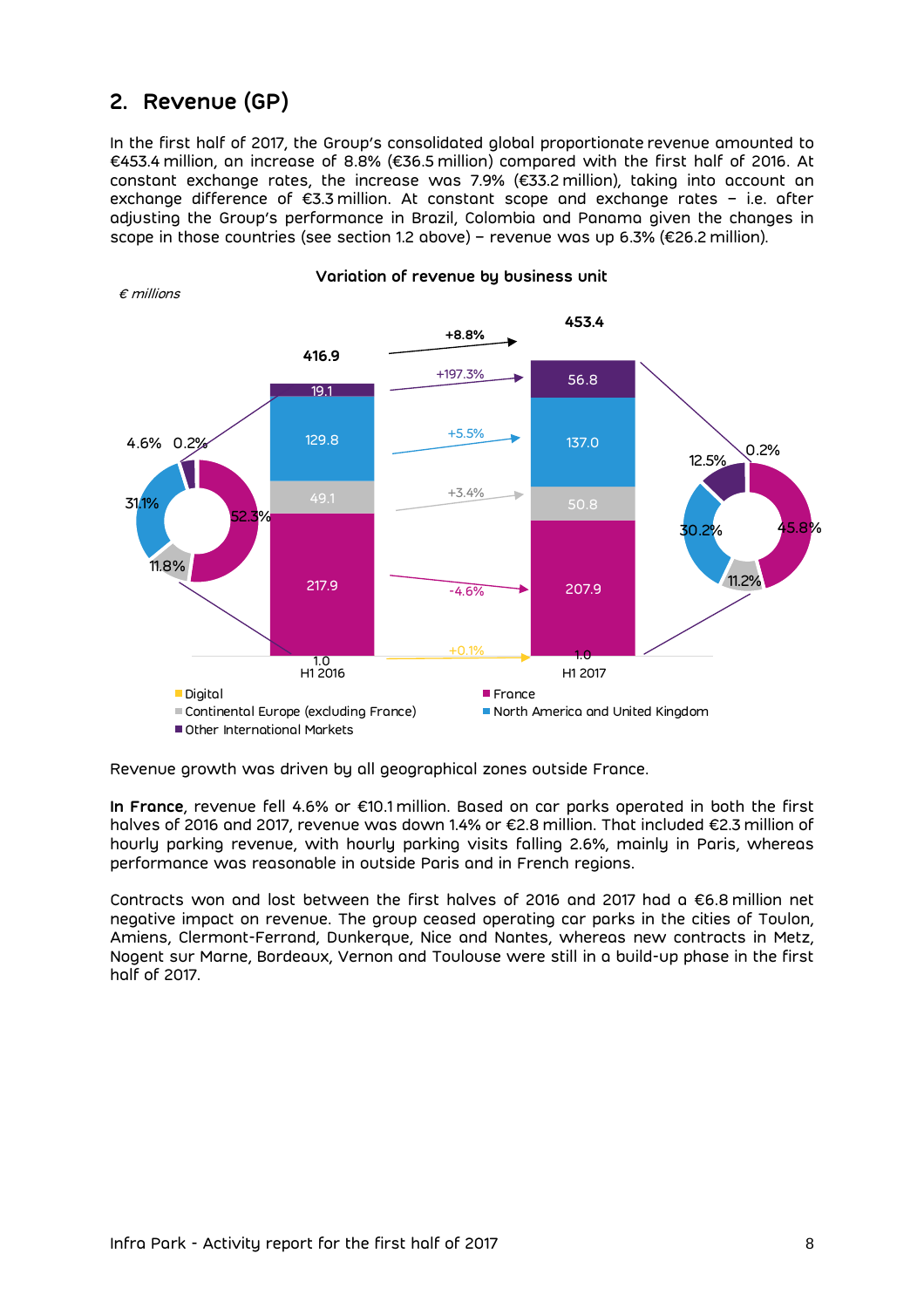**Outside France,** revenue rose 23.5% or €46.5 million in the first half of 2017 compared with the first half of 2016. At constant exchange rates, the increase was 21.5% or €43.2 million, breaking down as follows across the various geographical zones:



#### **Variation of revenue at constant exchange rates**

**Continental Europe (excluding France):**

Revenue in this zone rose 3.4% between the first half of 2016 and the first half of 2017 (up 3.2% at constant exchange rates), or by €1.7 million. That includes a €1.7 million (14.3%) increase in Belgium driven by growth at constant scope and the opening of Bruxelles Docks in October 2016. Revenue in Spain rose slightly year-on-year, by 0.5% or €0.1 million. That increase was driven in particular by performance at constant scope, the start of operations at the El Carmen car park in Zaragoza and the acquisition of the Francesco Norte car park in Marbella, and despite the negative impact caused by the expected reduction in its on-street parking operations in Madrid.

#### **North America and United Kingdom:**

Revenue in this zone rose 5.5% unadjusted for exchange rates between the first half of 2016 and the first half of 2017 (5.7% at constant exchange rates), or by €7.2 million. Revenue in the UK fell 1.4% at constant exchange rates to €28.9 million. The €0.4 million decrease came despite new contracts, contract renewals and substantial growth at constant scope, because of the loss of some major contracts and the non-recurrence of certain revenue generated in 2016. Revenue in Canada (up 5.1% at constant exchange rates to €26.3 million) was boosted by the Via Rail car parks taken over in May 2016, along with substantial growth in revenue from the existing portfolio, particularly given contract renegotiations in late 2016. Revenue from the LAZ Parking joint venture in the United States, in which the Group owns a 50% stake, grew 8.6% at constant exchange rates, giving global proportionate revenue of €81.8 million. Revenue was boosted by very strong growth in the Los Angeles, Midwest and Northern California regions, and by the integration of portfolios from VPS (acquired in December 2016) and Alpha Park (acquired in January 2017).

#### **Other International Markets:**

Revenue in this zone rose 197.3% unadjusted for exchange rates between the first half of 2016 and the first half of 2017 (152.6% at constant exchange rates), or by €37.7 million.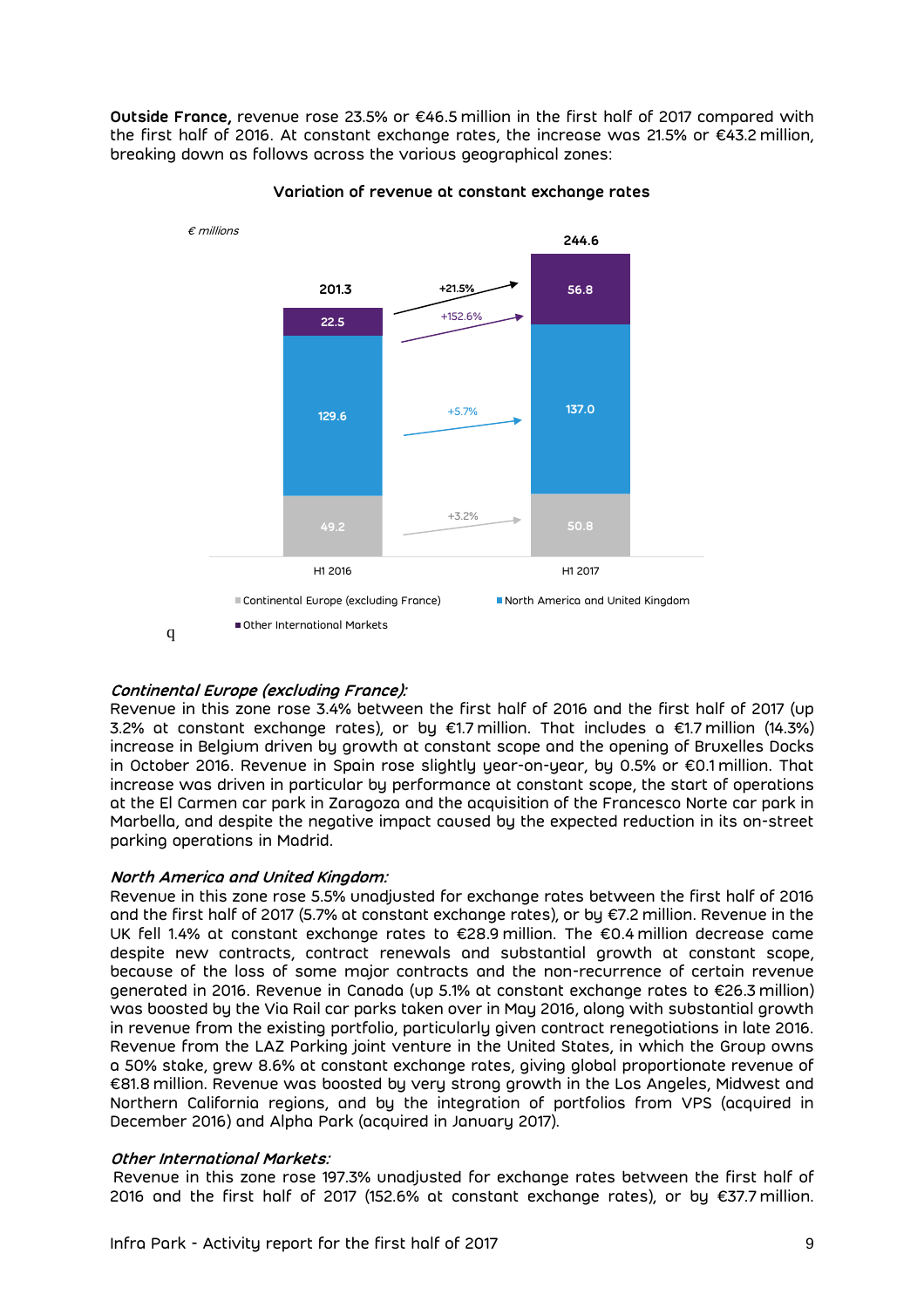Revenue in Brazil rose €35.8 million, boosted in particular by the consolidation of the AGE joint venture – the Group owns a 50% stake in this entity, which was accounted for under the equity method in the first quarter of 2016 but has been fully consolidated since the second quarter of 2016 (impact of €4.4 million) – and the performance of contracts signed in 2016 and 2017, which accounted for most of the increase. Since the second quarter of 2016, the Other International Markets zone has also included the City Parking companies in Colombia and Panama, which contributed revenue of €3.9 million and €0.7 million respectively in the first half of 2017, up €0.9 million and €0.4 million respectively compared with the first half of 2016.

The **Digital unit** generated revenue of €1.0 million in the first half of 2017, the same as in the first half of 2016.

# <span id="page-9-0"></span>**3. Earnings**

### <span id="page-9-1"></span>**3.1 EBITDA (GP)**

Earnings before tax, interest, depreciation and amortisation (EBITDA) is intended to measure the Group's operational performance. It is based on operating income before taking into account net depreciation, amortisation and additions to provisions for the impairment of non-current assets, net additions to non-current provisions, capital gains or losses on disposals of non-current assets, goodwill impairment, income from equity-accounted companies, expense associated with share-based payments (IFRS 2) and income and expense deemed to be non-recurring, material and exceptional.

In the first half of 2017, the Group's consolidated global proportionate EBITDA amounted to €155.7 million, an increase of 8.7% (€12.5 million) compared with the first half of 2016. The increase at constant exchange rates was almost identical. At constant scope and exchange rates – i.e. after adjusting the Group's performance in Brazil, Colombia and Panama given the changes in scope in those countries (see section 1.2 above) – revenue was up 7.9% (up €11.4 million).



#### **Variation of EBITDA by business unit**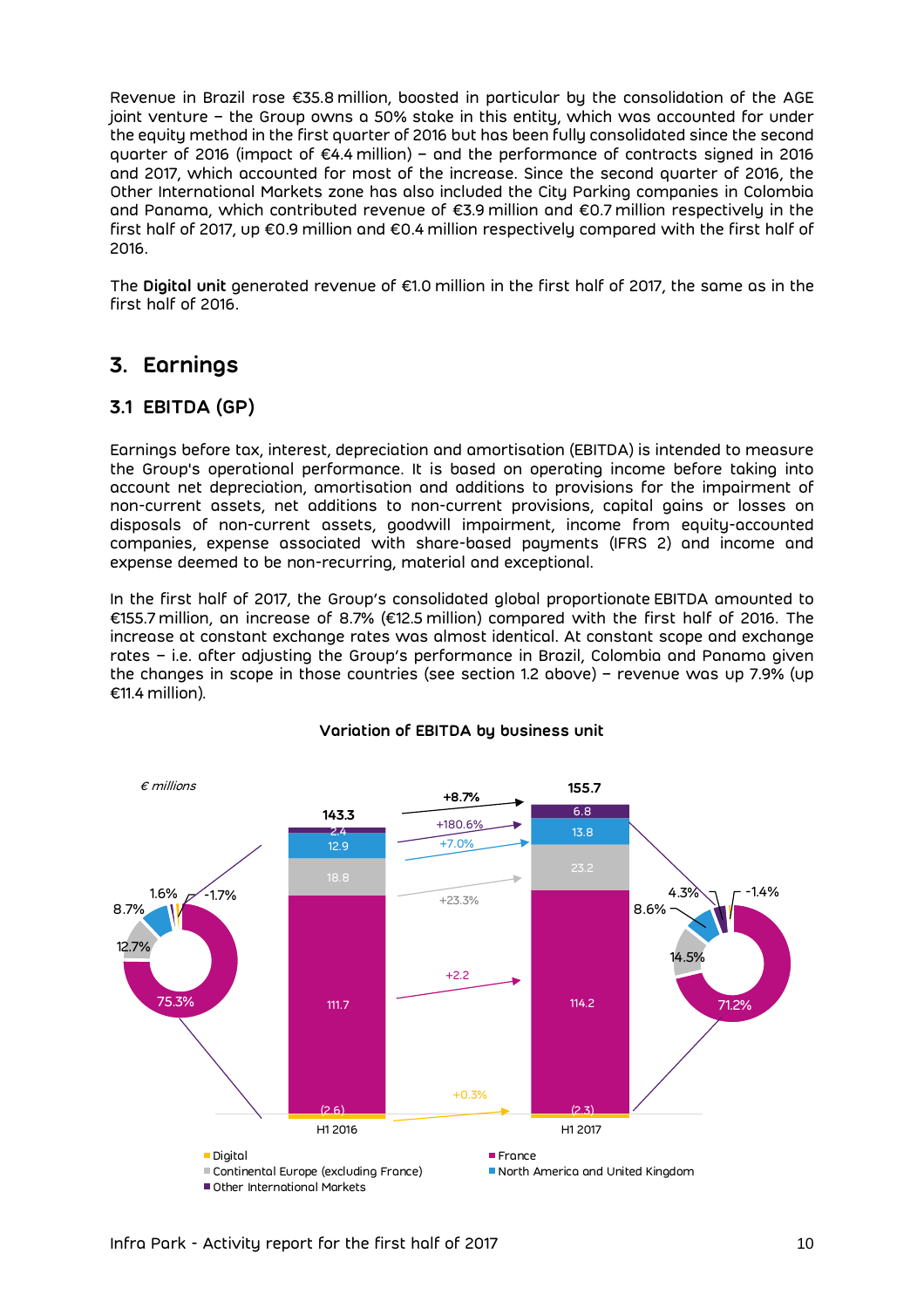**In France,** EBITDA equalled 54.9% of revenue in the first half of 2017 as opposed to 51.3% in the year-earlier period, and rose by 2.2% or €2.4 million. The year-on-year increase in EBITDA, despite a €10.1 million decrease in revenue, was due to around €6.3 million of cost savings, €1.4 million of non-recurring items and €1.2 million of changes in fixed fees (under IFRIC 12, which determines the accounting treatment of fixed fees paid with respect to concession contracts).

**Outside France,** EBITDA rose 28.4% or €9.7 million in the first half of 2017 compared with the first half of 2016. The increase was almost identical at constant exchange rates, breaking down as follows across the various geographical zones:



**Variation of EBITDA at constant exchange rates**

#### **Continental Europe (excluding France):**

EBITDA amounted to €23.2 million in the first half of 2017 versus €18.9 million in the yearearlier period, up 22.9% or €4.3 million at constant exchange rates (up 23.3% or €4.4 million unadjusted for exchange rates). EBITDA in Belgium rose 18.2% (€1.1 million) because of revenue. The increase in Spain was 9.8% (€0.9 million) because of good operational gearing and certain non-recurring items. In Luxembourg, the €1.9 million provision set aside in the first half of 2016 for the improvement of a car park was reversed in the second half of 2016.

#### **North America and United Kingdom:**

EBITDA grew by 11.8% (€1.5 million) year-on-year at constant exchange rates (7.0% or €0.9 million unadjusted for exchange rates). In the United Kingdom, EBITDA grew by 0.4% at constant exchange rates to €6.9 million, and EBITDA margin rose from 23.4% in the first half of 2016 to 23.8% in the first half of 2017, an increase of 0.4 points. Cost savings of €0.7 million were offset by an increase in fixed fees in the same amount. At constant exchange rates, EBITDA in Canada rose 53.6% year-on-year to €2.9 million, driven partly by the renegotiation of rent on leases in Calgary and revenue growth at established locations. EBITDA at the LAZ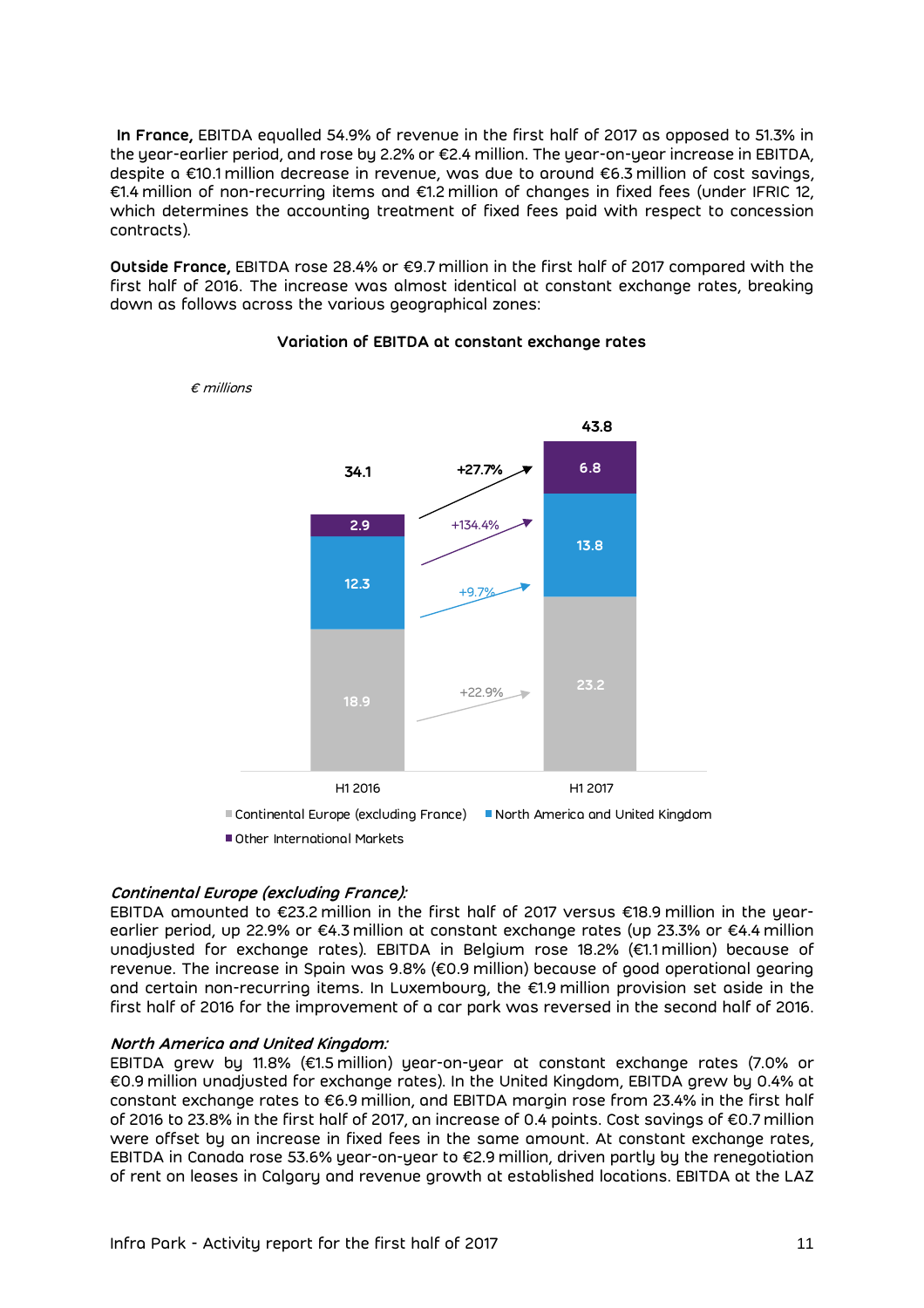Parking joint venture in the United States, which is 50%-owned by the Group, rose 11.6% or €0.4 million at constant exchange rates year-on-year, as a direct result of revenue growth.

#### **Other International Markets:**

EBITDA in this zone rose by 134.4% between the first half of 2016 and the first half of 2017 (180.8% unadjusted for exchange rates) to €6.8 million. EBITDA in Brazil rose 157.2% (€4.0 million) unadjusted for exchange rates (114.8%, €2.3 million at constant exchange rates), partly due to the consolidation of the AGE joint venture (€0.8 million impact) and the performance of contracts signed in 2016 and 2017. Since the second quarter of 2016, the Other International Markets zone has also included the City Parking companies in Colombia and Panama, whose EBITDA contribution increased €0.4 million compared with 2016.

The **Digital unit** set up in late 2015 made a loss of €2.3 million at the EBITDA level in the first half of 2017, as opposed to a loss of €2.6 million in the first half of 2016.

### **3.2 Operating income (GP)**

The Group's operating income amounted to €63.8 million in the first half of 2017, as opposed to €58.8 million in the year-earlier period, an increase of 8.6% or €5.0 million.



That increase resulted from a €12.5 million rise in EBITDA, despite the negative impact caused by the non-recurrence of the €5.7 million capital gain recorded in the second quarter of 2016 in relation to a real-estate transaction in Belgium, and by a net €3.8 million increase in depreciation, amortisation and provisions.

The operating income figure of €63.8 million works out as €63.1 million under IFRS, up 8.2% relative to the first half of 2016.

### <span id="page-11-0"></span>**3.3 Net financial income/expense (IFRS)**

The cost of net financial debt fell from €19.4 million in the first half of 2016 to €18.9 million in the first half of 2017.

The average cost of long-term gross financial debt was 2.30% in the first half of 2017, including the shareholder loan and excluding the impact of the change in accounting treatment of fixed fees, versus 2.45% in the first half of 2016.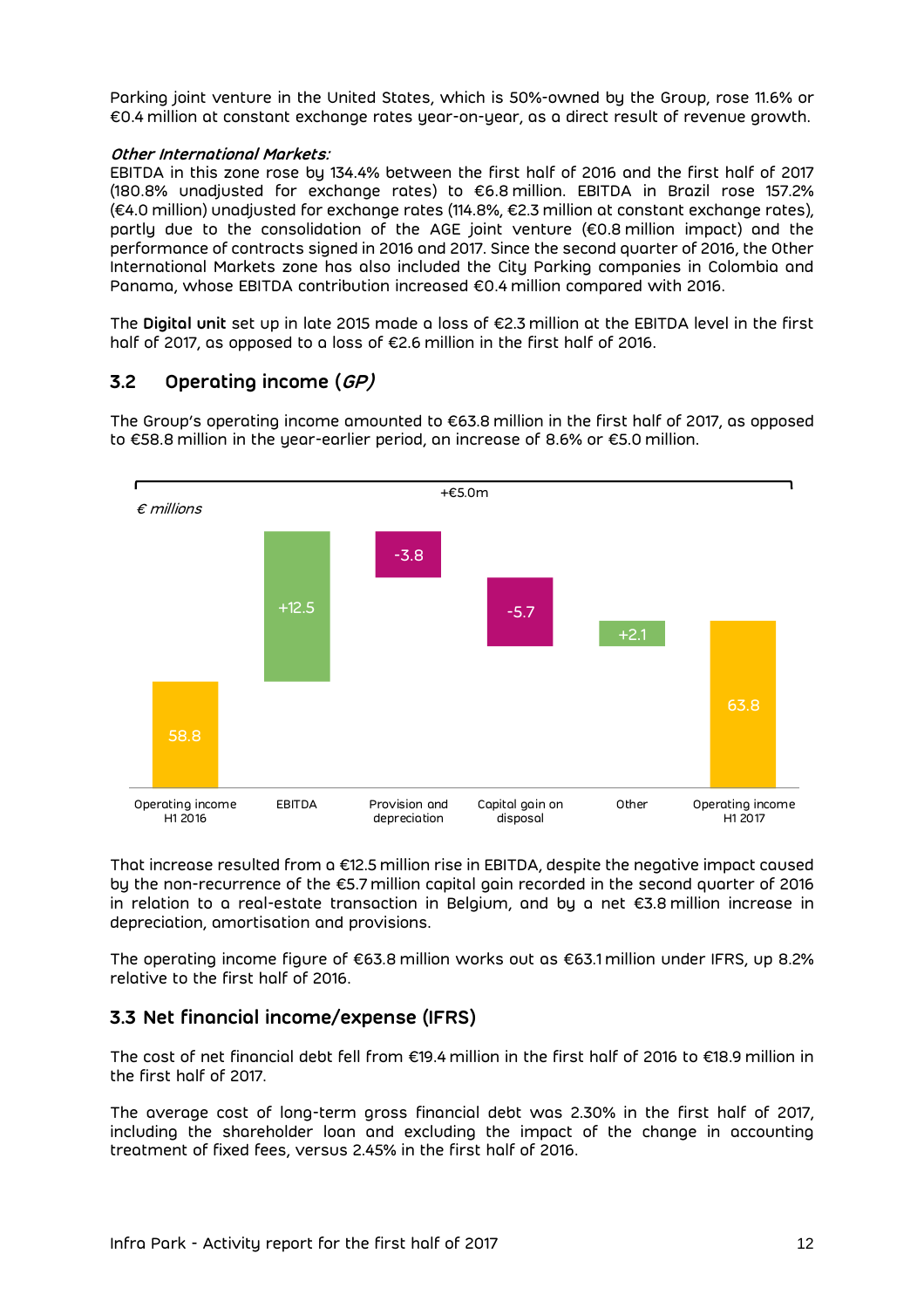## <span id="page-12-0"></span>**3.4 Net income (IFRS)**

Consolidated net income attributable to owners of the parent amounted to  $\epsilon$ 23.2 million in the first half of 2017, up from €20.1 million in the year-earlier period.



Net income rose €3.1 million between the first half of 2016 and the first half of 2017. That was due to a €4.8 million increase in IFRS operating income (versus a €5.0 million increase in Global Proportionate operating income) and a €0.5 million decrease in the cost of net financial debt, and came despite a €2.7 million deterioration in other financial income and expense caused by the accretion expense relating to puts held by non-controlling interests in AGE over a full half-year period (€4.0 million in the first half of 2017 as opposed to €1.1 million in the first half of 2016, relating to the period from 13 April to 30 June 2016).

The effective tax rate during the period was 45.8%, as opposed to 49.5% in the first half of 2016. It includes the adverse impact of the following items:

- a non-deductible share (25%) for tax purposes of net financial expenses;
- non-deductibility for tax purposes of "quote-part de frais et charges", i.e. a share of costs and charges equal to 1% of the dividend amounts received from same tax group companies. This relates to dividend flows received by Indigo Infra and to those paid to its shareholders;
- as well as, the non-possibility for Infra Park's to offset its available tax losses against profits generated within the same period.

In accordance with the tax consolidation group agreement, the tax losses generated by companies member of the tax group and to be used at group level, have been booked at Infra Foch Topco level, as of the head company of the tax group to which Infra Park and its French subsidiaries belong to.

Outside France (effective tax rate of 40.4% in the first half of 2017 versus 38.9% in the first half of 2016), the tax rate was adversely affected by the full consolidation of the Brazilian business in the IFRS consolidated financial statements (accounted for under the equity method until 12 April 2016), since the effective tax rate in Brazil is higher than the Group's average effective tax rate outside France.

# <span id="page-12-1"></span>**4. Investments (IFRS)**

Investments, net of disposals, amounted to €83.0 million in the first half of 2017 after taking into account the impact relating to the accounting treatment of fixed fees (IFRIC 12), which represented expenditure of €11.3 million.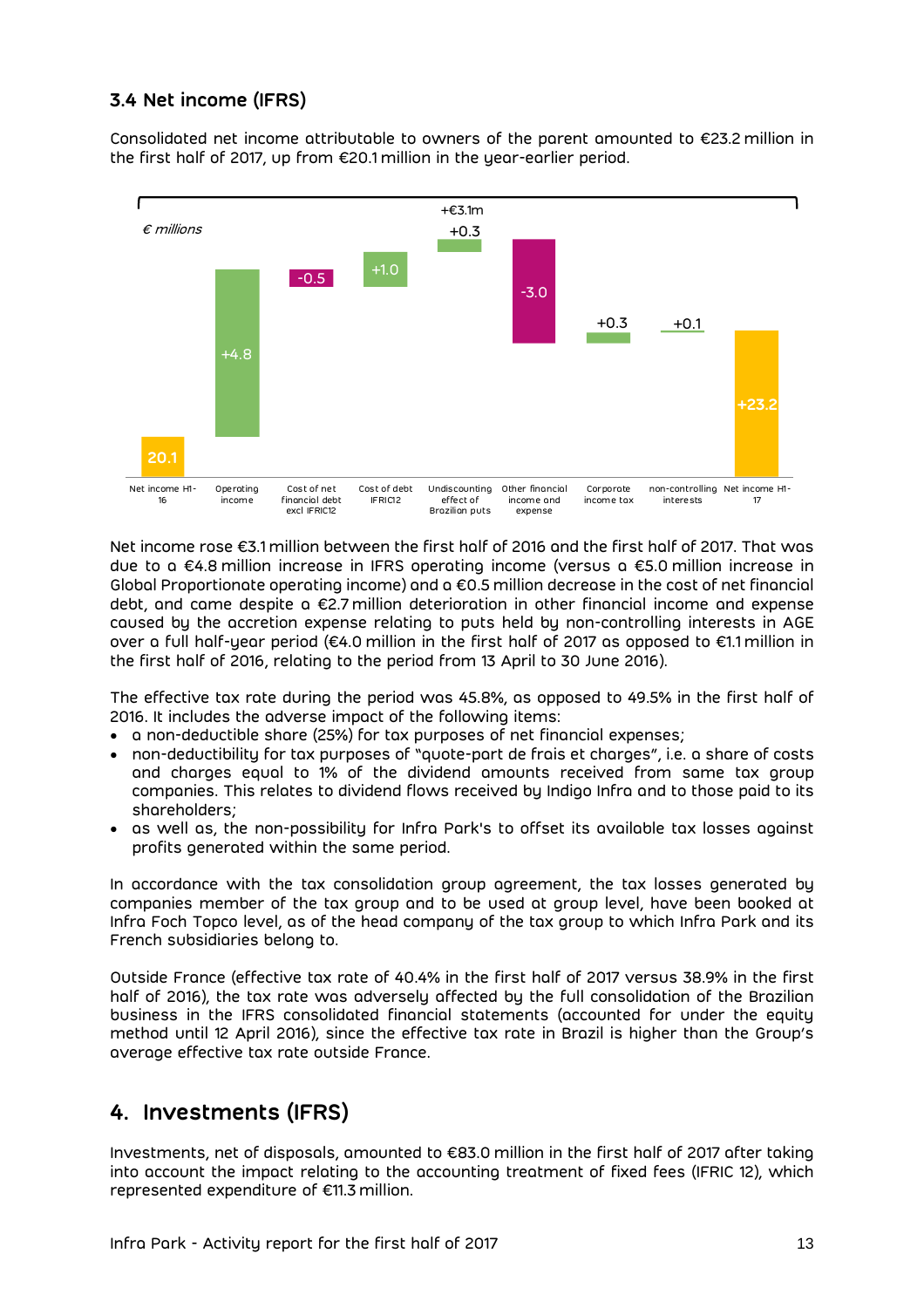| $\epsilon$ millions                                           | <b>H1 2016 Paid</b> | H1 2016<br>Undertaken | <b>H1 2017 Poid</b> | H1 2017<br>Undertaken |
|---------------------------------------------------------------|---------------------|-----------------------|---------------------|-----------------------|
| France                                                        |                     |                       | 0.2                 | 0.2                   |
| International                                                 | 14.5                | 14.5                  | 0.7                 | 0.4                   |
| <b>Financial investments</b>                                  | 14.5                | 14.5                  | 0.9                 | 0.6                   |
| France                                                        | 26.1                | 18.2                  | 55.2                | 45.2                  |
| International                                                 | 13.3                | 18.5                  | 16.5                | 16.1                  |
| Operational investments                                       | 39.5                | 36.7                  | 71.7                | 61.4                  |
| France                                                        | 26.1                | 18.2                  | 55.4                | 45.4                  |
| International                                                 | 27.8                | 33.0                  | 17.2                | 16.6                  |
| Net investments                                               | 54.0                | 51.2                  | 72.6                | 62.0                  |
| Fixed royalties (IFRIC12)                                     | 20.8                | 20.8                  | 11.3                | 11.3                  |
| Net investments including impoct of<br><b>fixed royalties</b> | 74.8                | 72.0                  | 83.9                | 73.3                  |

Net financial investments amounted to €0.9 million in the first half of 2017.

The main paid investments in France during the period were related to the start of work under the new contract with the city of Toulouse, the development of car parks in La Défense, Bordeaux (Gare Saint-Jean and Jardins de l'Ars), Neuilly and Vincennes, and ongoing car park equipment upgrades.

Outside France, expenditure on investments totalled €16.5 million in the first half of 2017 and included the acquisition of The Quadrant car park in the United Kingdom and investments in new contracts in Brazil.

When monitoring performance, the Group now distinguishes between maintenance and growth investments.

Maintenance investments mainly include investments intended to keep assets in line with current standards and technologies. Growth investments correspond to the acquisition, construction or renewal of car parks.

In the first half of 2017, those investments broke down as follows:

| $\epsilon$ millions     | H1 2016 Paid | H1 2016<br>Undertaken | H1 2017 Paid | H1 2017<br>Undertaken |
|-------------------------|--------------|-----------------------|--------------|-----------------------|
| Development             | 21.2         | 21.2                  | 50.2         | 50.2                  |
| Maintenance parks       | 14.1         | 14.1                  | 9.7          | 9.7                   |
| Maintenance others      | 1.5          | 1.5                   | 1.4          | 1.4                   |
| Variation of debts      | 29           |                       | 10.4         |                       |
| Operational investments | 39.5         | 36.7                  | 71.7         | 61.4                  |

# <span id="page-13-0"></span>**5. Cash flows (IFRS)**

### <span id="page-13-1"></span>**5.1 Consolidated cash flow statement (IFRS)**

In the first half of 2017, cash flow from operations before tax and financing costs amounted to €148.2 million, versus €137.5 million in the first half of 2016.

The change in the operating working capital requirement and in current provisions produced a cash outflow of €6.4 million, and the working capital surplus remained high at €136.1 million.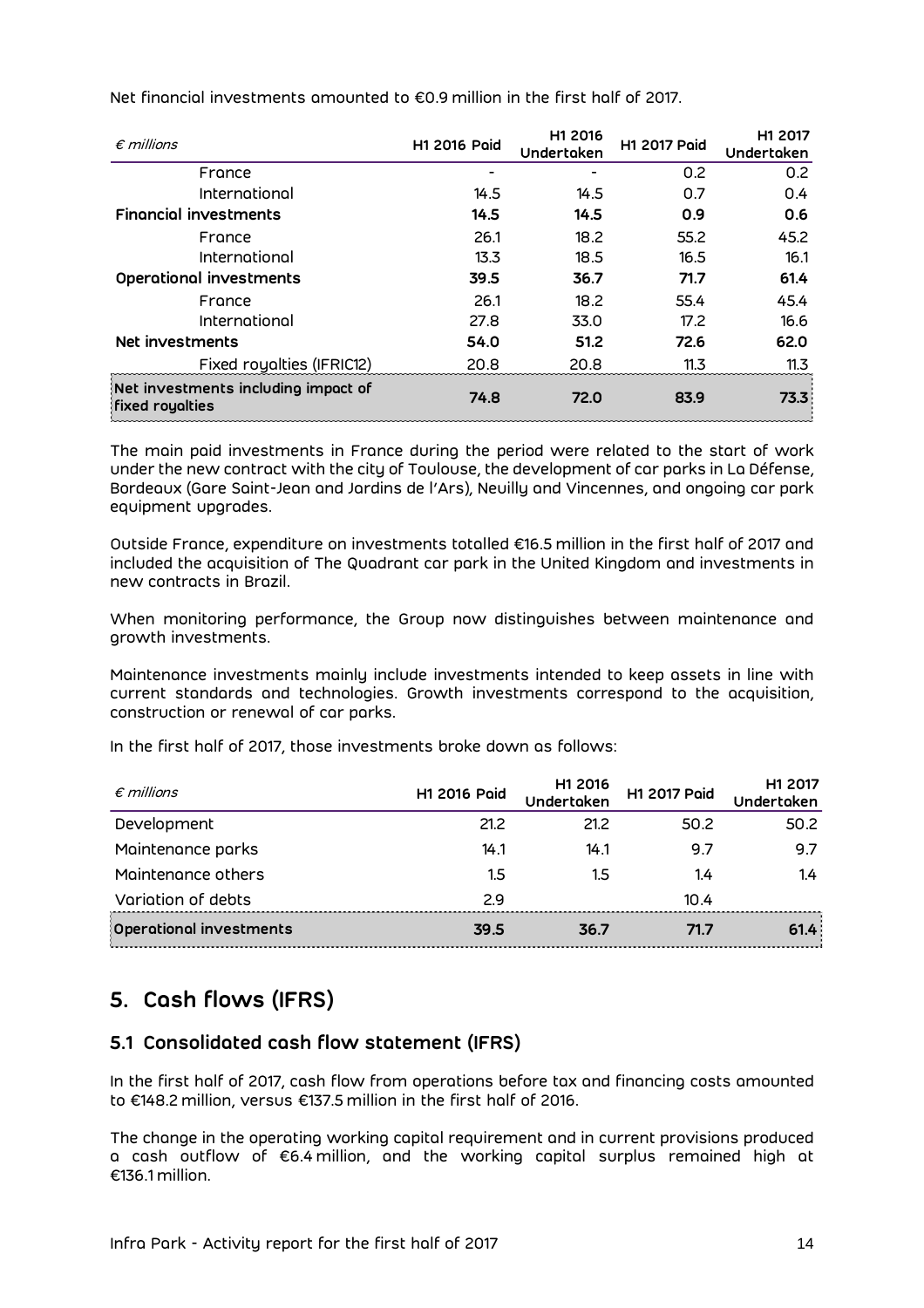Net financial interest payments amounted to €27.4 million in the first half of 2017, similar to the year-earlier figure (€27.8 million), while tax paid amounted to €10.7 million, substantially lower than the €37.3 million paid in the first half of 2016.

Dividends received from equity-accounted companies totalled €2.0 million and came almost exclusively from 50%-owned subsidiary LAZ Parking.

Cash flow from operating activities totalled €105.7 million in the first half of 2017 versus €85.0 million in the first half of 2016.

Operating investments (net of disposals) and net financial investments totalled €83.9 million, leading to a net cash outflow of €92.3 million (€19.0 more than in the first half of 2016), after taking into account the other financing flows of Group subsidiaries.

Cash flows from financing activities produced an outflow of €17.2 million, as opposed to an outflow of €0.6 million in the first half of 2016. The 2017 figure includes €80.0 million of dividends paid by Infra Park in April 2017, as well as the positive cash flows associated with the drawdown of €80.0 million on the €300.0 million revolving credit facility, in addition to 50.0 million euros already drawn down at December 31, 2016, and the net change in debt associated with fixed royalties, amounting to 11.8 million euros.

Taking into account all of these cash flows, the Group's net cash position decreased by €3.2 million in the first half of 2017 after increasing by €11.9 million in the first half of 2016.

### <span id="page-14-0"></span>**5.2 Free Cash-Flow (IFRS)**

For performance monitoring purposes, the Group uses Free Cash-Flow as a measure of cash-flow from recurring operating activities. It equals EBITDA less disbursements related to fixed fees as part of concession contracts, changes in the working capital requirement and changes in payables and receivables on non-current assets, maintenance expenditure and other operating items that have a cash impact but that are not included in EBITDA.

In the first half of 2017, Free Cash-Flow amounted to €95.9 million as opposed to €104.4 million in the year-earlier period. The reconciliation between that figure and the consolidated cash flow statement analysed above is as follows:

| $\epsilon$ millions                                                  | H1 2016 | H1 2017 |
|----------------------------------------------------------------------|---------|---------|
| Cash flow from operating activities (before taxe and financing cost) | 137.4   | 148.2   |
| Cash element from operating activities without impact on EBITDA      | (0.3)   | 0.6     |
| <b>EBITDA</b>                                                        | 137.1   | 148.9   |
| Change in WCR and current reserve                                    | 10.2    | (6.4)   |
| Change in debts et claims on assets                                  | (2.9)   | (10.4)  |
| <b>Fixed fees</b>                                                    | (26.0)  | (26.5)  |
| Maintenance investments (undertaken)                                 | (14.1)  | (9.7)   |
| <b>Free Cash-Flow</b>                                                | 104.4   | 95.9    |

# <span id="page-14-1"></span>**6. Balance sheet and net financial debt (IFRS)**

Consolidated non-current assets were €2,812.5 million at 30 June 2017 as opposed to €2,852.0 million at 31 December 2016. They include concession intangible assets of €1,127.4 million, including €301.5 million in respect of the adjustment of fixed fees on the consolidated balance sheet, along with total goodwill of €801.4 million versus €811.5 million at 31 December 2016.

Consolidated equity was €603.3 million at 30 June 2017, including €592.6 million attributable to owners of the parent, versus €678.5 million at 31 December 2016. The share capital consisted of 160,044,282 shares at 30 June 2017, the same number as at 31 December 2016.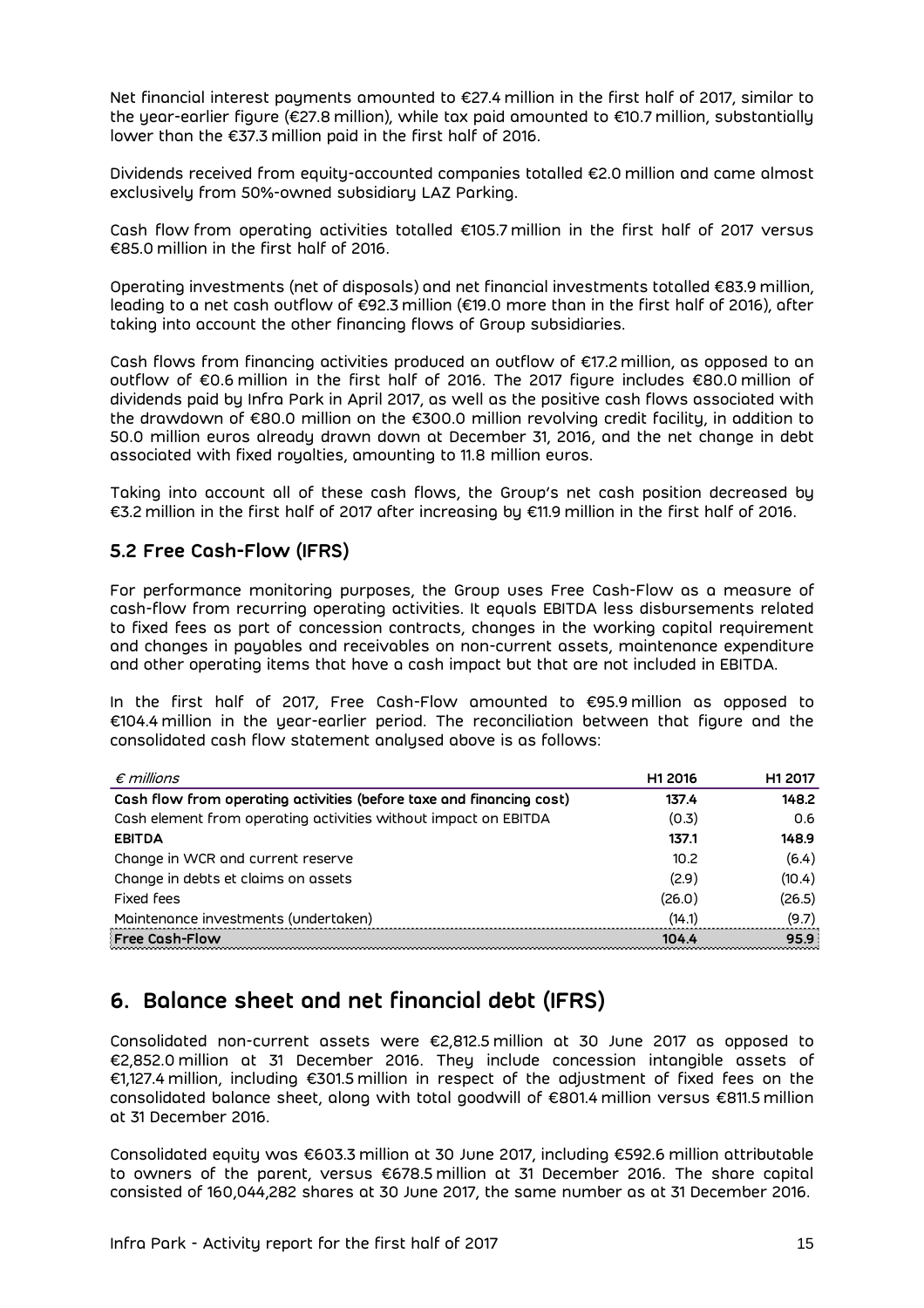Consolidated net financial debt was €1,707.8 million at 30 June 2017 (€1,651.7 million at 31 December 2016).

| $\epsilon$ millions (at amortised costs)       | 31/12/2016 | 30/06/2017 |
|------------------------------------------------|------------|------------|
| Bonds - 2020 & 2025                            | 1155,5     | 1154,6     |
| Revolving credit Facility                      | 49.2       | 129,3      |
| Other external debts                           | 17.2       | 15,3       |
| Shareholder's loan                             | 104.2      | 100,0      |
| Accrued interests                              | 11.4       | 7.8        |
| Long-term financial debt excl. fixed royalties | 1 337,5    | 1406,9     |
| Financial debt related to fixed royalties      | 358,0      | 345,7      |
| Total long-term financial debt                 | 1695,5     | 1752,6     |
| Net cash (incl. overdraft)                     | (40, 9)    | (40, 0)    |
| Hedging instruments FV                         | (3,0)      | (4, 9)     |
| Net financial debt                             | 1651,7     | 1707,8     |

Group liquidity amounted to €210.0 million at 30 June 2017 (€290.9 million at 31 December 2016). It consisted of €40.0 million of net cash and a revolving credit facility of which €170.0 million was unused at 30 June 2017 and which is due to expire in October 2021.

Based on consolidated equity attributable to owners of the parent amounting to €592.6 million at 30 June 2017 (€664.8 million at 31 December 2016), gearing (net debt/equity) was 2.88x at 30 June 2017 as opposed to 2.48x at 31 December 2016. The IFRS leverage ratio (net debt/EBITDA over a rolling 12-month period) was 5.68x at end-June 2017, close to the end-December 2016 ratio of 5.72x. The Global Proportionate leverage ratio was 5.42x at end-June 2017 versus 5.45x at end-December 2016.

# <span id="page-15-0"></span>**7. Main transactions with related parties**

The nature of the main transactions with related parties was unchanged with respect to those described in note 9.1 to the full-year consolidated financial statements at 31 December 2015. They comprise financing granted by Infra Foch Topco, the sole shareholder of Infra Park.

# <span id="page-15-1"></span>**8. Risk factors**

The main risk factors to which the Infra Park group might be exposed are set out in the "Risk Factors" section on pages 7-25 of the prospectus filed with the AMF in July 2017, and in note 7.16 "Financial risk management" to the full-year 2016 consolidated financial statements.

# <span id="page-15-2"></span>**9. IFRS data**

Revenue, EBITDA and operating income figures presented above are global proportionate figures. Global proportionate figures are IFRS consolidated figures presented in the Group's consolidated financial statements adjusted for the Group's share of joint ventures (mainly in the USA, Brazil until 12 April 2016 and Colombia and Panama from 1 April 2016) as if they were consolidated proportionately and not under the equity method applied in accordance with IFRS when preparing the consolidated financial statements.

The IFRS consolidated revenue and EBITDA figures and joint venture items included in global proportionate figures are shown below: